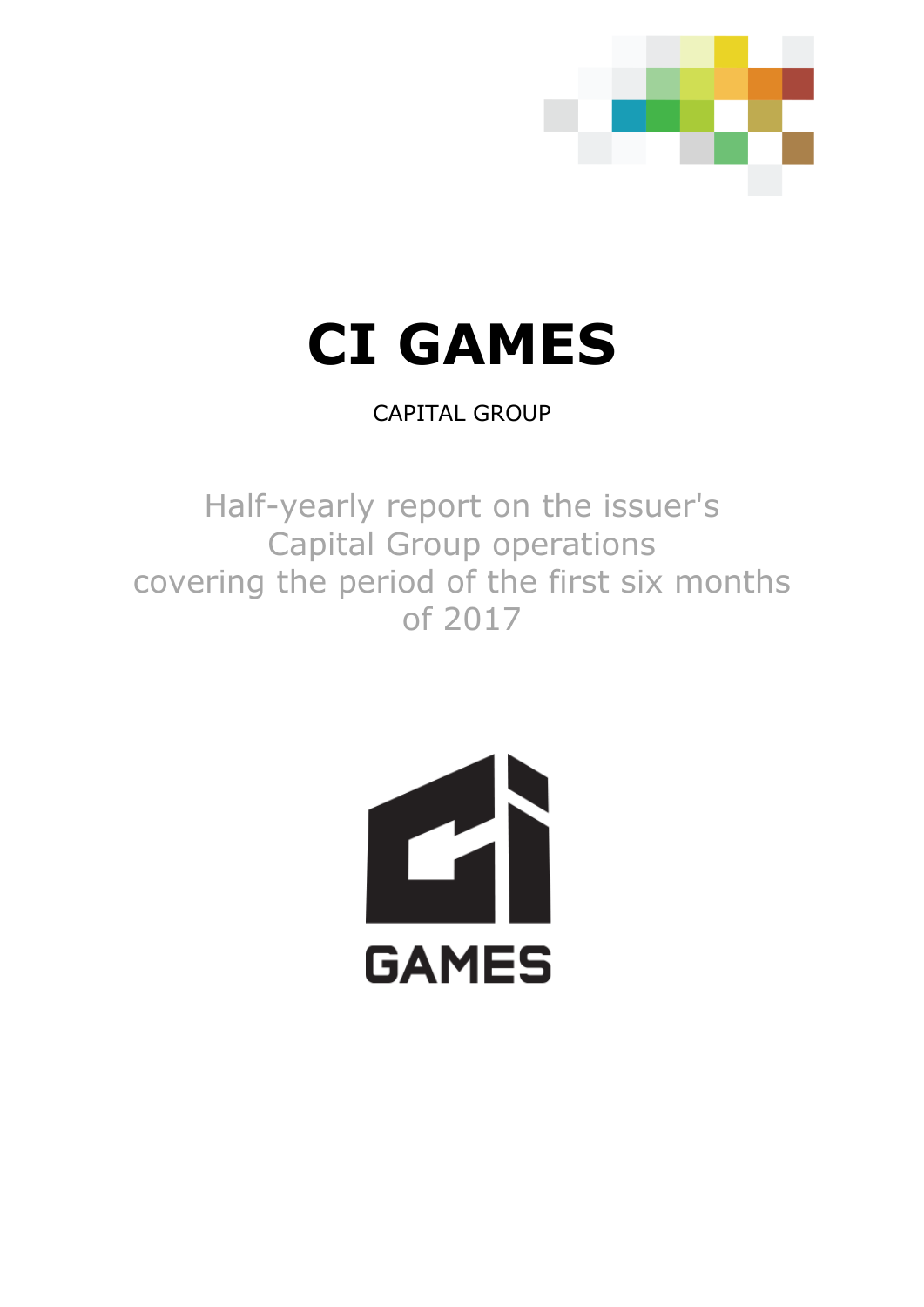# Table of contents

| 2. |                                                                                                                                                                                                                                                                                                                                                                    |  |
|----|--------------------------------------------------------------------------------------------------------------------------------------------------------------------------------------------------------------------------------------------------------------------------------------------------------------------------------------------------------------------|--|
| 3. | Description of factors and events, in particular extraordinary ones, affecting the financial results significantly3                                                                                                                                                                                                                                                |  |
| 4. | Effects of changes in organizational structure of the economic entity, including as a result of merging economic entities,<br>acquisition or disposal of Issuer's capital group entities, non-current investments, divisions, restructuring and discontinuation of                                                                                                 |  |
| 5. |                                                                                                                                                                                                                                                                                                                                                                    |  |
| 6. | Indication of shareholders holding directly or indirectly through subsidiaries at least 5% of total votes at the Issuer's General                                                                                                                                                                                                                                  |  |
|    | 7. Presentation of the Issuer's shareholding or rights to shares by the Issuer's management or supervisory personnel 4                                                                                                                                                                                                                                             |  |
| 8. | Indication of proceedings in progress before a court, competent authority for arbitration proceedings or public administration                                                                                                                                                                                                                                     |  |
| 9. |                                                                                                                                                                                                                                                                                                                                                                    |  |
|    |                                                                                                                                                                                                                                                                                                                                                                    |  |
|    | 11. Other information which the Issuer believes is essential for assessment of its HR, asset or financial situations, financial result<br>and change thereto, as well as information essential for assessing the Issuer's ability to satisfy its liabilities 5                                                                                                     |  |
|    | 12. Indication of factors which, in the opinion of the Issuer, may have an impact on the financial results achievement by the                                                                                                                                                                                                                                      |  |
|    | $\overline{10}$ $\overline{0}$ $\overline{10}$ $\overline{10}$ $\overline{10}$ $\overline{10}$ $\overline{10}$ $\overline{10}$ $\overline{10}$ $\overline{10}$ $\overline{10}$ $\overline{10}$ $\overline{10}$ $\overline{10}$ $\overline{10}$ $\overline{10}$ $\overline{10}$ $\overline{10}$ $\overline{10}$ $\overline{10}$ $\overline{10}$ $\overline{10}$ $\$ |  |

13. CI Games S.A. Management Board Statement [............................................................................................................................8](#page-8-0)

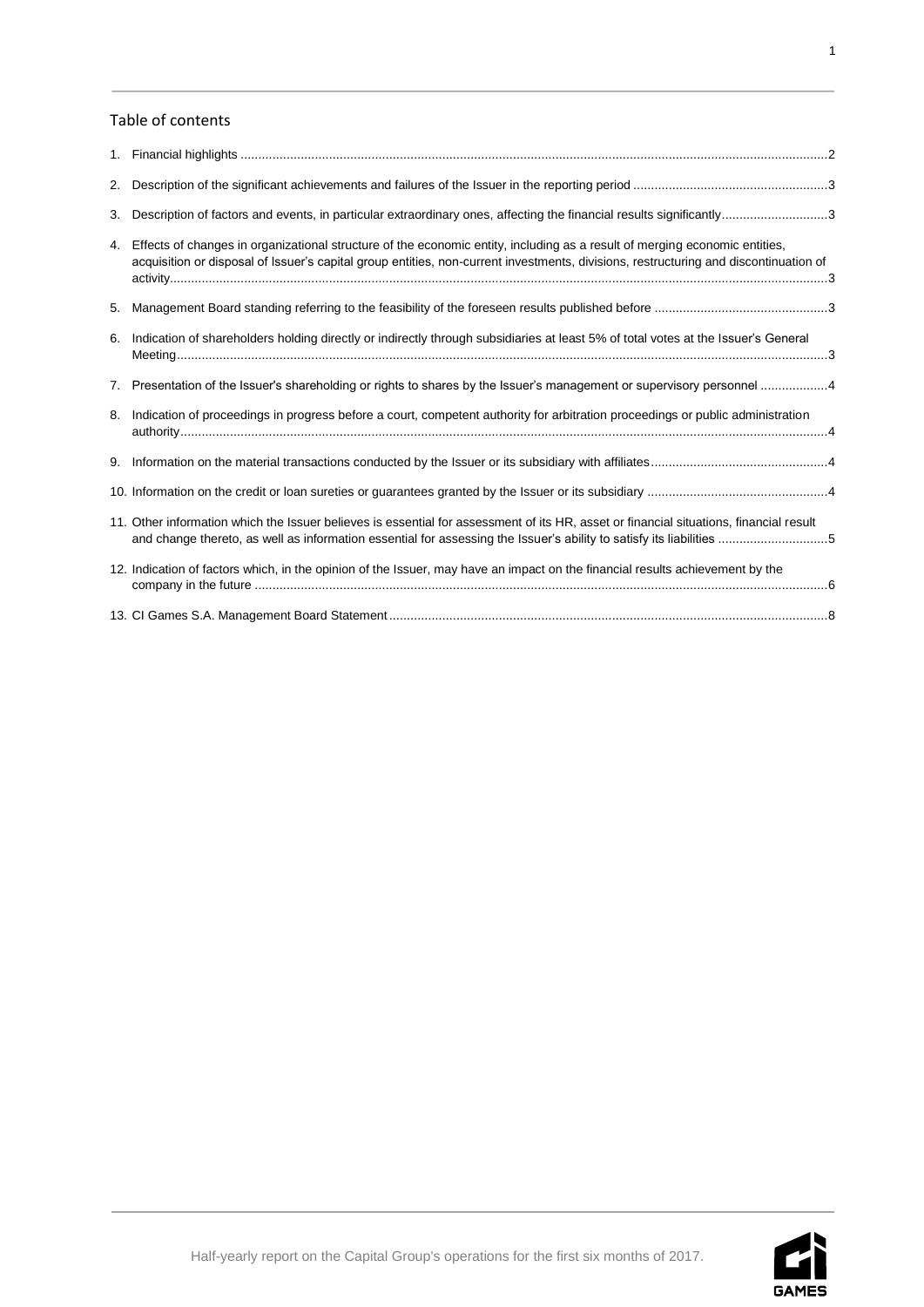# <span id="page-2-0"></span>**1. Financial highlights**

# **PROFIT AND LOSS STATEMENT**

|                                                  | HY1 2017               |                        | HY1 2016               |                        |
|--------------------------------------------------|------------------------|------------------------|------------------------|------------------------|
| <b>CONSOLIDATED STATEMENT OF PROFIT AND LOSS</b> | <b>PLN</b><br>thousand | <b>EUR</b><br>thousand | <b>PLN</b><br>thousand | <b>EUR</b><br>thousand |
| Net revenue from sales                           | 73,178                 | 17,229                 | 11,518                 | 2,629                  |
| Profit (loss) from operating activities          | 4.127                  | 972                    | -2,556                 | $-583$                 |
| Gross profit (loss)                              | 2,273                  | 535                    | $-2,004$               | $-457$                 |
| Net profit (loss)                                | 1,489                  | 351                    | $-2,659$               | $-607$                 |
| Number of shares (in thousands)                  | 150,700                | 150,700                | 13,914                 | 13,914                 |
| Profit (loss) per ordinary share (PLN/share)     | 0.01                   | 0.00                   | $-0.19$                | $-0.04$                |

Net trading receivables of the Group in HY1 2017 reached PLN 73.2 million, which means they were 61.6 million higher than in HY1 2016. The main factor influencing the growth was the release of "Sniper Ghost Warrior 3" in the second quarter of 2017.

Within the first 6 months of 2017 the Issuer recorded the loss of PLN 1.5 million in comparison to the loss of PLN 2.7 million in the corresponding period of the previous year.

## **CASH FLOWS**

|                                             | HY1 2017   |            | HY1 2016   |            |
|---------------------------------------------|------------|------------|------------|------------|
| <b>CONSOLIDATED STATEMENT OF CASH FLOWS</b> | <b>PLN</b> | <b>EUR</b> | <b>PIN</b> | <b>EUR</b> |
|                                             | thousand   | thousand   | thousand   | thousand   |
| Net cash flows from operating activities    | 15,838     | 3,729      | 2.979      | 680        |
| Net cash flows from investing activities    | $-15,938$  | $-3.752$   | $-13,153$  | $-3,003$   |
| Net cash flows from financing activities    | $-9.049$   | $-2.130$   | 9,118      | 2,081      |
| <b>Net cash flows</b>                       | $-9.149$   | -2,153     | $-1,056$   | $-242$     |

The net cash flows from operating activities in the reporting period were PLN 15.8 million and largely resulted from the sales of "Sniper Ghost Warrior 3".

Net cash flow on investment activities were negative and reached PLN -15.9 million. The investment cash flows were mostly affected by the expenditure on development works and physical production of "Sniper Ghost Warrior 3". The net cash flows from financial activities reached PLN -9 million and resulted from partial repayment of credit obligations. Cash as at the end of the reporting period was PLN 16.3 million and was PLN 9.1 million lower than as at the end of 2016.

### **BALANCE SHEET**

| <b>CONSOLIDATED BALANCE</b>         | 6/30/2017  |            | 12/31/2016 |            | 6/30/2016  |            |
|-------------------------------------|------------|------------|------------|------------|------------|------------|
| <b>SHEET</b>                        | <b>PLN</b> | <b>EUR</b> | <b>PLN</b> | <b>EUR</b> | <b>PLN</b> | <b>EUR</b> |
|                                     | thousand   | thousand   | thousand   | thousand   | thousand   | thousand   |
| Non-current assets                  | 76,690     | 18,145     | 83,648     | 18,908     | 79,251     | 17,908     |
| Current assets                      | 39,232     | 9,282      | 34,194     | 7,729      | 14,279     | 3,227      |
| <b>Total assets</b>                 | 115,922    | 27,427     | 117,842    | 26,637     | 93,530     | 21,134     |
| Equity                              | 85,395     | 20,205     | 83,643     | 18,907     | 72,497     | 16,382     |
| Share capital                       | 1,501      | 355        | 1,501      | 339        | 1,391      | 314        |
| <b>Liabilities</b>                  | 30,527     | 7,223      | 34,199     | 7,730      | 21,033     | 4,753      |
| Non-current liabilities             | 356        | 84         | 2,751      | 622        | 2,745      | 620        |
| Current liabilities                 | 30,171     | 7,139      | 31,448     | 7,108      | 18,288     | 4,132      |
| <b>Total equity and liabilities</b> | 115,922    | 27,427     | 117,842    | 26,637     | 93,530     | 21,134     |

The total balance sheet of the CI Games Capital Group as at 30 June 2016 was PLN 116 million, which is PLN 1.8 million lower in comparison to the balance sheet as at 31 December 2016. Fixed assets in the balance sheet as at 30 June 2017 were PLN 76.6 million, which is lower by 7 million (8%) in comparison to the balance sheet as at 31 December 2016. The decrease results from the commencement of capitalization of expenditure on production of "Sniper Ghost Warrior 3".

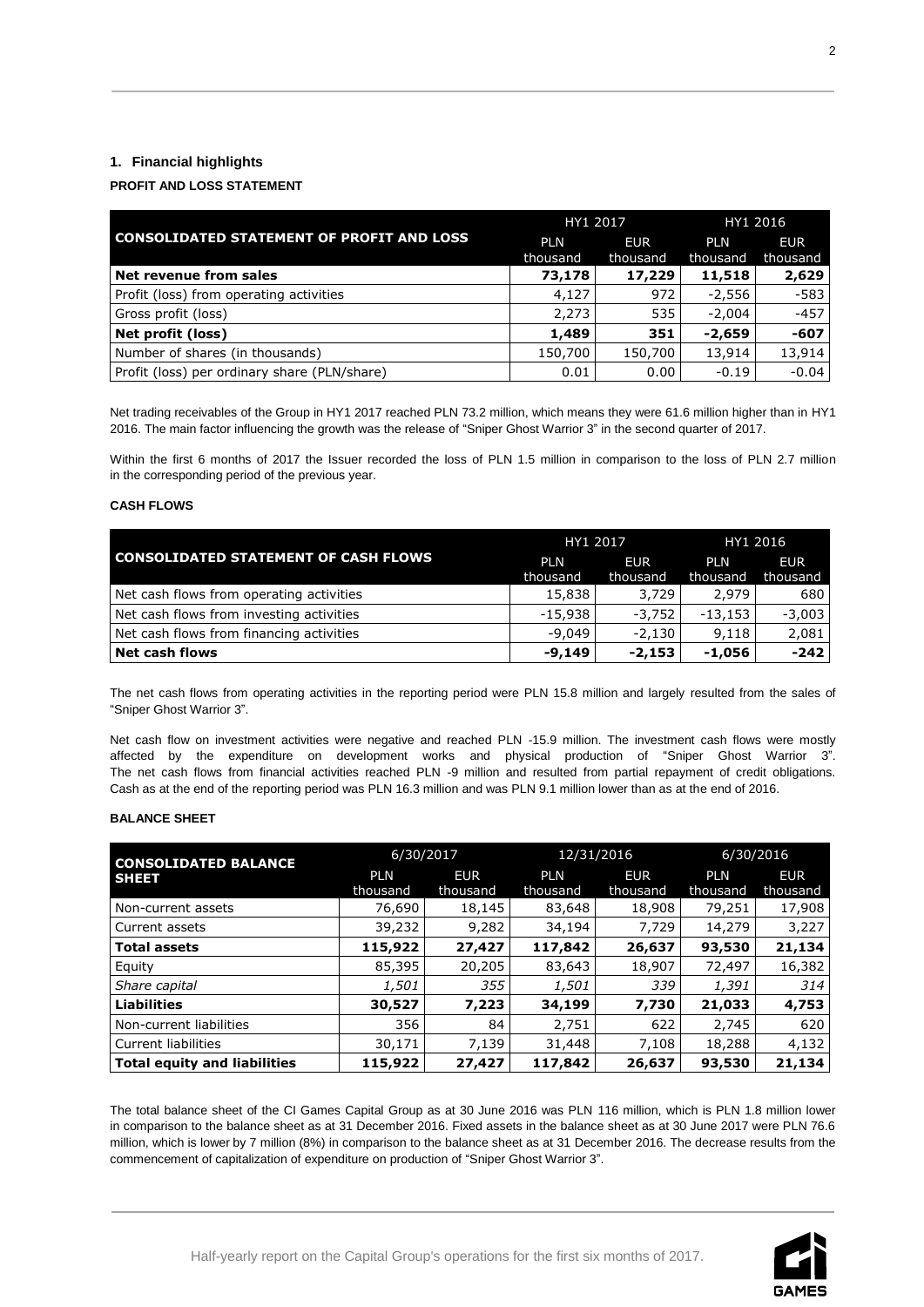The Group's current assets as at 30 June 2017 were PLN 39.2 million and were higher by PLN 25 million in comparison to the comparable period, which results from the increase in stocks by PLN 4.1 million, in receivables by PLN 9.7 million and in cash by PLN 10.1 million.

The equity of the Group as at 30 June 2017 was PLN 85.4 million, which means that they were higher by PLN 1.8 million (2%) in comparison to the equity as at 31 December 2016. Increase in the equity results mainly from generating profit for 2017. Liabilities of the Group as at 30 June 2017 were PLN 30.5 million and were lower by 3.7 million in comparison to the liabilities as at 31 December 2016. It mainly resulted from the decrease in bank loan debt.

# <span id="page-3-0"></span>**2. Description of the significant achievements and failures of the Issuer in the reporting period**

## **A list of the most significant events related to the Issuer**

• On 25 April 2017, "Sniper Ghost Warrior 3" was released. The game was released in 10 language versions at the same time for PCs, Xbox One and PlayStation 4 in both digital and box versions. "Sniper Ghost Warrior 3" was released on all major markets around the world through well-coordinated releasing activities in every region. As at 30 June 2017, 748,526 items of the game (digital sale and on physical carrier media) were sold, a significant part of which went to the players.

• The "Sniper Ghost Warrior 3" premiere sale was carried out in the following business models: physical carrier media sales (boxed release) and digital sales.

• HY1 2017 was the period of the marketing campaign before the release of "Sniper Ghost Warrior 3". At that time, the Company ran the largest marketing campaign in its history, covering all the product key tools and placements, namely essential electronic and traditional media, such as TV, radio, press, cinemas, outdoor advertising, point-of-sale advertising and numerous PR events.

• The Company carried out a series of digital channel promotions at the end of the HY1 2017, which resulted in intensification of sales of "Sniper Ghost Warrior 3", "Lords of the Fallen" and other games from the catalog. "Sniper Ghost Warrior 3" was also covered by promotions and selective discounts on physical carrier media sales channels.

• CI Games worked hard on patches for "Sniper Ghost Warrior 3" on all platforms. After the game premiere, the Studio released a number of patches, including major improvements: map loading times, optimization, graphics and animation changes, and save system fixes, which resulted in improvement in game scoring and gamer's feedback improvement.

- The Company worked on "Sniper Ghost Warrior" for mobile devices, which was launched in August 2017.
- <span id="page-3-1"></span>**3. Description of factors and events, in particular extraordinary ones, affecting the financial results significantly**

In the reporting period there were no extraordinary factors or events significantly affecting the financial results.

<span id="page-3-2"></span>**4. Effects of changes in organizational structure of the economic entity, including as a result of merging economic entities, acquisition or disposal of Issuer's capital group entities, non-current investments, divisions, restructuring and discontinuation of activity.**

On 23 March 2017, the Management Board of CI Games S.A. passed a resolution on liquidation of CI Games S.A. in Bydgoszcz i.e. CI Games S.A. in Warsaw Branch in Bydgoszcz.

# <span id="page-3-3"></span>**5. Management Board standing referring to the feasibility of the foreseen results published before**

The Management Board of CI Games S.A. did not publish the foreseen financial results of the Capital Group for HY1 2017.

# <span id="page-3-4"></span>**6. Indication of shareholders holding directly or indirectly through subsidiaries at least 5% of total votes at the Issuer's General Meeting**

As at 30 June 2017 a total number of votes at the General Meeting of Shareholders of the Parent Company, CI Games S.A., was 150,699,990 votes. As at 30 June 2017 a total number of shares in CI Games S.A. was 150,699,990.

The shareholding of CI Games S.A. as at 30 June 2017 was as follows: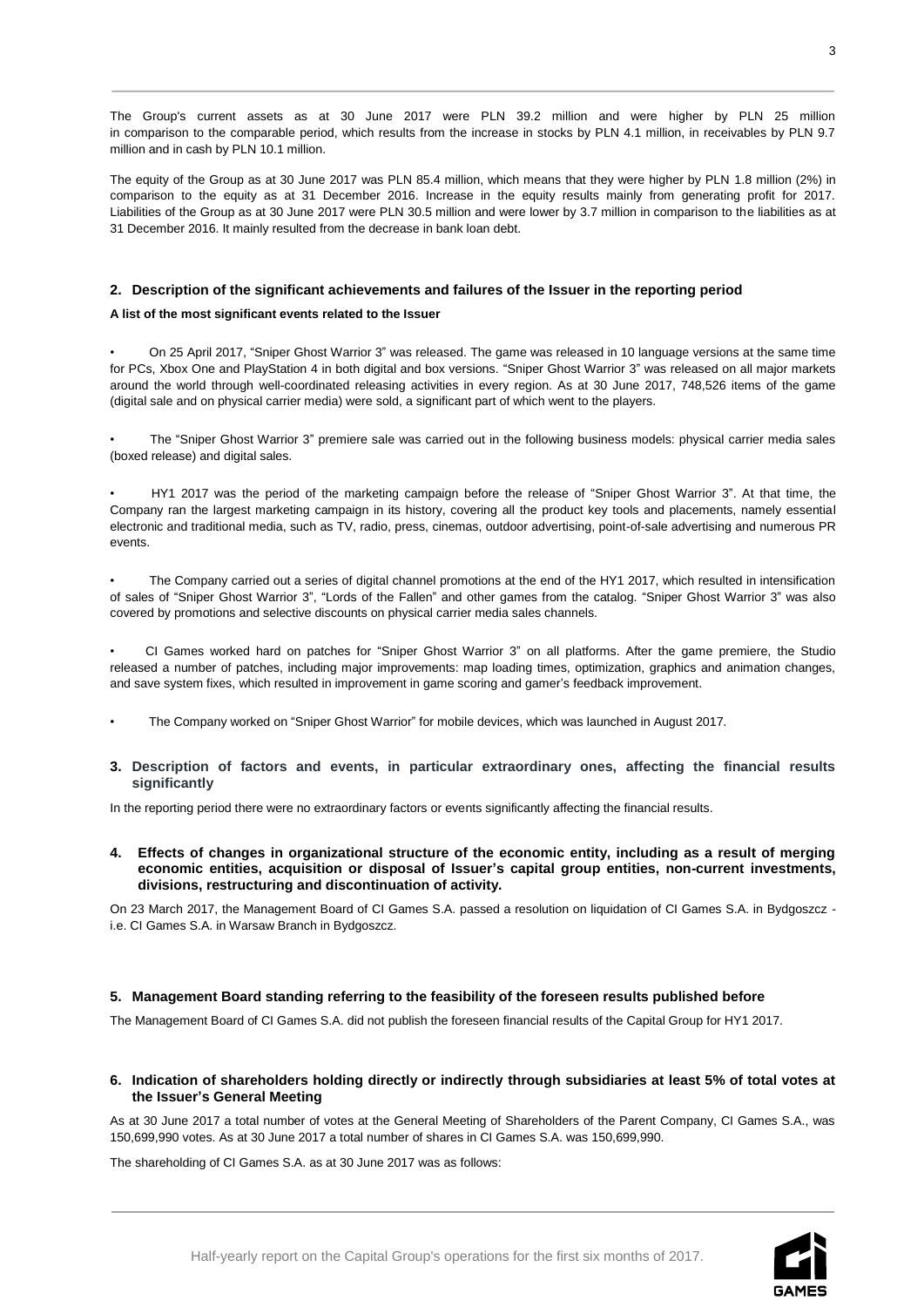| <b>Item</b>            | <b>Number of shares</b> | % in share<br>capital | Number of votes at<br><b>GSM</b> | % of votes at<br><b>GSM</b> |
|------------------------|-------------------------|-----------------------|----------------------------------|-----------------------------|
| Marek Tymiński         | 59,663,570              | 39.59%                | 59,663,570                       | 39.59%                      |
| TFI PZU Spółka Akcyjna | 7,728,880               | 5.13%                 | 7,728,880                        | 5.13%                       |
| Other                  | 83,307,540              | 55.28%                | 83,307,540                       | 55.28%                      |
| Total:                 | 150,699,990             | 100%                  | 150,699,990                      | 100%                        |

After 30 June 2017, as a result of continued issue of series F shares under the Incentive Scheme in CI Games S.A., there were further changes in the shareholding structure. As at the date of submission of the interim report for HY1 2017, the total number of shares and the total number of votes in CI Games S.A. is 150,849,990.

The shareholding of CI Games S.A. as at the date of abovementioned report submission is as follows:

| <b>Item</b>            | <b>Number of shares</b> | % in share<br>capital | Number of votes at<br><b>GSM</b> | % of votes at<br><b>GSM</b> |
|------------------------|-------------------------|-----------------------|----------------------------------|-----------------------------|
| Marek Tymiński         | 59,663,570              | 39.55%                | 59,663,570                       | 39.55%                      |
| TFI PZU Spółka Akcyjna | 7.728.880               | 5.12%                 | 7.728.880                        | 5.12%                       |
| Other                  | 83.457.540              | 55.33%                | 83,457,540                       | 55.33%                      |
| Total:                 | 150,849,990             | 100%                  | 150,849,990                      | 100%                        |

<span id="page-4-0"></span>**7. Presentation of the Issuer's shareholding or rights to shares by the Issuer's management or supervisory personnel**

| Person          | <b>Position</b>                                                   | As at 1/1/2017<br>(balance sheet<br>date)    | Increase in<br>shareholding<br>during the<br>period from<br>1/1/2017 to<br>6/30/2017 | Decrease in<br>shareholding<br>during the<br>period from<br>1/1/2017 to<br>6/30/2017 | As at 9/7/2017<br>(report<br>publication<br>date) |
|-----------------|-------------------------------------------------------------------|----------------------------------------------|--------------------------------------------------------------------------------------|--------------------------------------------------------------------------------------|---------------------------------------------------|
| Adam Pieniacki  | CI GAMES S.A.<br>Management Board<br>Member until 16 May<br>2017. | 15,000 (after<br>share<br>splitting:150,000) | 100.000                                                                              | 150,000                                                                              | N/a                                               |
| Monika Rumianek | CI GAMES S.A.<br>Management Board<br>Member                       | 0                                            | 150.000                                                                              | 0                                                                                    | 150.000                                           |

# <span id="page-4-1"></span>**8. Indication of proceedings in progress before a court, competent authority for arbitration proceedings or public administration authority**

As at the report publication date, the Issuer's Management Board has no information on the pending material proceedings (with the value exceeding 10% of the Issuer's equity) with the participation of the Parent Company and its subsidiaries.

As at the reporting date, the aggregate sum of all proceedings pending against the Issuer is c.a. PLN 3.7 million, while the aggregate sum of all proceedings initiated by the Issuer is PLN 1.3 million.

## <span id="page-4-2"></span>**9. Information on the material transactions conducted by the Issuer or its subsidiary with affiliates**

In the reporting period, the Issuer did not conduct any material transactions with affiliates and those which were conducted did not deviate from market conditions.

# <span id="page-4-3"></span>**10. Information on the credit or loan sureties or guarantees granted by the Issuer or its subsidiary**

In the reporting period, neither the Issuer nor its subsidiary entity offered any surety for the loan or any guarantee with the amount exceeding 10% of the Issuer's equity.

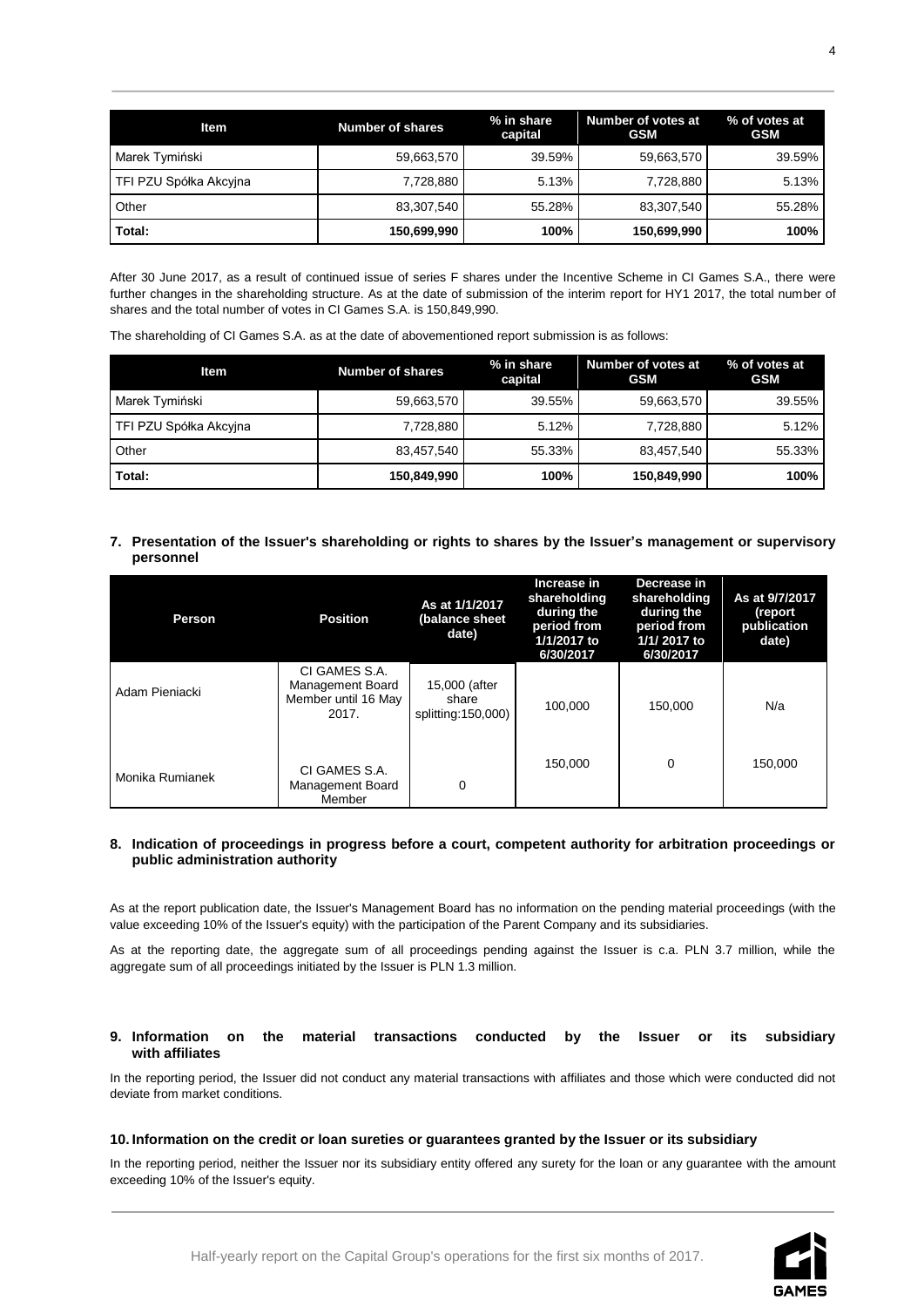## <span id="page-5-0"></span>**11. Other information which the Issuer believes is essential for assessment of its HR, asset or financial situations, financial result and change thereto, as well as information essential for assessing the Issuer's ability to satisfy its liabilities**

# **HEDGING TRANSACTIONS**

As at 30 June 2017, the CI Games Group did not have any open hedge transactions.

## **INCENTIVE SCHEME FOR KEY EMPLOYEES AND ASSOCIATES OF THE COMPANY, INCLUDING MANAGEMENT BOARD MEMBERS**

On 28 April 2015, the Ordinary General Meeting of Shareholders of CI Games S.A. adopted a resolution on the conditional increase in the Company's share capital by no more than PLN 50,000.00. Conditional increase of the share capital, including the issue of series B subscription warrants and series F bearer ordinary shares was combined with the Incentive Scheme for key employees and associates of CI Games S.A., including Members of the CI Games S.A. Management Board, adopted by the Ordinary General Meeting of Shareholders of CI Games S.A. on 28 April 2015.

On 28 March 2017, CI Games S.A. launched issue of series F bearer ordinary shares. These shares are successively acquired by eligible participants of the Incentive Scheme and introduced to the Warsaw Stock Exchange.

The conditional increase in the Company's share capital will take place through issue of no more than 5,000,000 series B subscription warrants entitling to acquire no more than 5,000,000 F series shares for the nominal price of PLN 0.01 each and the issue price of PLN 0.7 each. One series B subscription warrant entitles to acquire one series F share. All warrants were issued at the same time. B series subscription warrants were issued free of charge; they are dematerialized.

The conditional increase in the Company share capital was connected with the Incentive Scheme for the key employees and associates of the Company, including the Management Board Members. The share capital increase was accompanied by excluding the right to acquire newly issued shares for the existing shareholders of the Company in whole.

Allocation of B series subscription warrants and F series shares under the Incentive Scheme will take place in three stages, each of which is associated with the premiere of the new game released by the Company, starting from 2016. The first stage of the Incentive Scheme was linked to the release of "Sniper Ghost Warrior 3". Following the authorization of the Ordinary General Meeting of Shareholders of the Company, the detailed terms and conditions of the Incentive Scheme and a circle of participants of the Incentive Scheme within each of the three stages are determined by the Supervisory Board of the Company at any time through an appropriate resolution/ appropriate resolutions.

As at 30 June 2017, a total of 550,000 series F bearer ordinary shares were covered by the First Stage of the Incentive Scheme.

As at the date of publication of the consolidated financial statement for HY1 2017, a total of 760,000 series F bearer ordinary shares were covered by the First Stage of the Incentive Scheme.

On 25 August 2017 - 1 September 2017, the Participants of the Incentive Scheme for key employees and associates ("Incentive Scheme"), indicated by the Company's Supervisory Board, including Members of Management Board of CI Games S.A., subscribed for series F shares issued by the Company for the purpose of the Incentive Scheme. The subscriptions for series F shares were accepted within private subscription by way of submitting their offer of acquisition of series F shares to persons indicated by the Company by Bank Zachodni WBK S.A. – Dom Maklerski BZ WBK with its seat in Poznań. The abovementioned Participants of the Incentive Scheme acquired in total 60,000 (sixty thousand) series F bearer ordinary shares at PLN 0.70 per each share and of nominal value of PLN 0.01 per each share. All shares covered by subscription were fully paid up. Series F shares are issued due to the conditional increase in the Company's share capital in accordance with §10b of the Articles of Association.

#### **LOAN LIABILITIES**

On 22 February 2017, CI Games S.A. concluded a non-revolving working capital facility agreement with Powszechna Kasa Oszczędności Bank Polski Spółka Akcyjna in convertible currency in the amount of USD 2,500,000 (say: two million five hundred thousand US dollars). The agreement was subsequently amended with an annex on 8 May 2017. The loan agreement was terminated on 29 June 2017 after full repayment of the abovementioned loan.

On 8 May 2017 and June 28, 2017, the Company concluded two annexes to the revolving working capital facility agreement with Powszechna Kasa Oszczędności Bank Polski S.A. in the Polish currency of 27 May 2015, in the total amount of PLN 20,000,000. Pursuant to these annexes, the repayment date of the abovementioned loan was extended: first until 30 June 2017 and then until 18 December 2017. On 29 June 2017, CI Games S.A. repaid the first tranche of this loan, in the amount of PLN 5,000,000, in accordance with the aforementioned provisions of the annex of 28 June 2017.

On 27 July 2017, CI Games S.A made a total early repayment of the revolving working capital facility granted in the Polish currency in the total amount, together with interest, of PLN 15,022,283.18.

Moreover, on 26 May 2017 CI Games S.A. made a complete, timely repayment of the revolving loan on the current account in the amount of PLN 5,000,000 granted by Powszechna Kasa Oszczędności Bank Polski S.A. with its registered office in Warsaw, pursuant to the loan agreement of 27 May 2015.

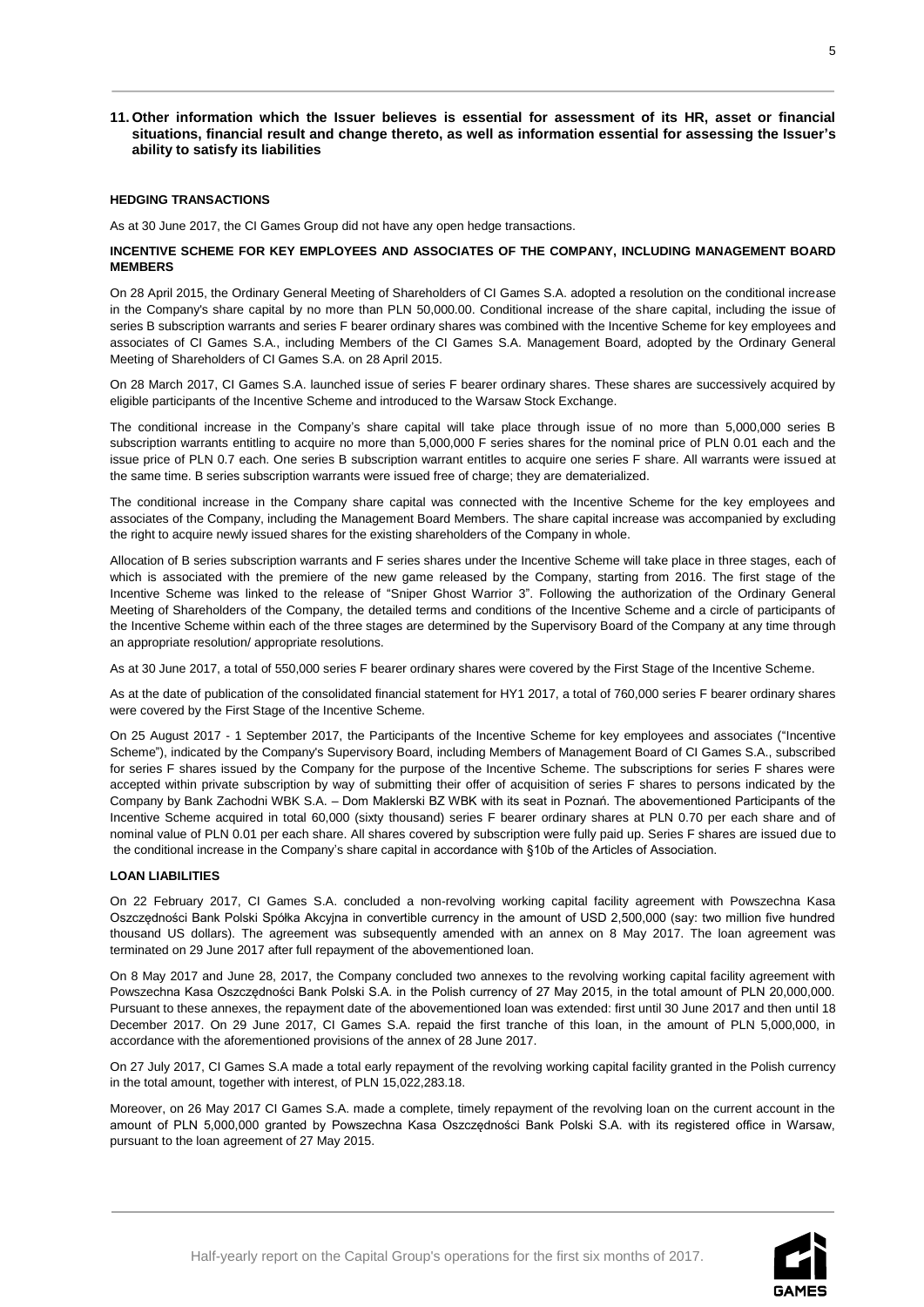# <span id="page-6-0"></span>**12. Indication of factors which, in the opinion of the Issuer, may have an impact on the financial results achievement by the company in the future**

## **THE MOST IMPORTANT EXTERNAL RISK FACTORS FROM THE ISSUER'S PERSPECTIVE ARE AS FOLLOWS:**

#### **Risk related to the macroeconomic situation**

The computer gaming market where CI Games Capital Group operates is characterized by high competitiveness, rapid technological changes and changing consumer interests. An important factor affecting the activity negatively is the macroeconomic fluctuations in particular markets. To reduce the risk, the Group has developed its activity globally. In recent years, the entertainment sector has developed dynamically and it is estimated that the video gaming market value has exceeded the one of the film sector.

#### **Competition risk**

The Capital Group operates on the market where the major position is held by companies with strong, established reputation. The Group is using its most important advantages effectively: the experienced team, global distribution network, cost advantage connected with lower profitability threshold when compared to other, much bigger manufacturers. Flat organizational structure, on the other hand, provides an advantage of flexibility and quick operations.

#### **Trend change risk**

CI Games Capital Group operates in the area of new technologies and virtual entertainment where the product life cycle is relatively short. It is impossible to exclude the risk of the emergence of new solutions which may cause the offered products are no longer attractive and fail to generate the desired earnings. To reduce the risk, the strategy of following the trends and offering verified products on the market, recognized by buyers was adopted. The trend setting strategy would be more expensive and risky.

The main activities of the Group in this direction are based on regular monitoring of the market with respect to the development of new technologies (e.g. 3D) and entering segments created by the newly-created consoles, mobile devices and the Internet.

The number of projects implemented ensures a versatile offer and reduces market risk.

#### **Risk of amended legal and tax regulations**

The Issuer's activity can be threatened by very frequent amendments to the legal and tax regulations in Poland and worldwide. This refers to the regulations and interpretations of regulations related to the intellectual property protection, capital market, labor and social security law, tax law or commercial law regulations. In some countries, the subject of prohibiting the marketing of video games with violence is recurring frequently. There is a risk of amending the regulations in some states where the Capital Group offers its products which could adversely affect the Group results.

The Group has carried out activities to eliminate the risk by cooperating with specialized legal offices worldwide and product third party liability insurance for the entire publication catalog.

#### **FX risk**

In the first six months, most revenues of the Capital Group were generated in two currencies: EUR and USD. The parent company protects itself from the FX risk by contracting liabilities in those currencies.

#### **THE RISK FACTORS RELATED DIRECTLY TO THE GROUP ACTIVITY INCLUDE:**

#### **Risk related to losing key employees**

The Group success largely depends on the knowledge and expertise of the employees. This is characteristic of video game producers, for whom the intellectual values are of key importance. It is difficult to hire qualified specialists in this sector. The recruitment of new workers entails their on-boarding which causes lower efficiency of work for some time.

#### **Risk related to losing key customers**

Commercial activity is based on the developed retail chain channels in Poland and close cooperation with foreign distributors headquartered worldwide. There is a risk that the distribution agreement can be dissolved or bankruptcy declared for the distribution channels being formal buyers of goods and for whom the Group is a creditor. To minimize the possibility of losses, the Parent Company has subsidiaries on all the most important markets, such as e.g. USA, the tasks of which are to expand distribution opportunities and closely cooperate with distributors.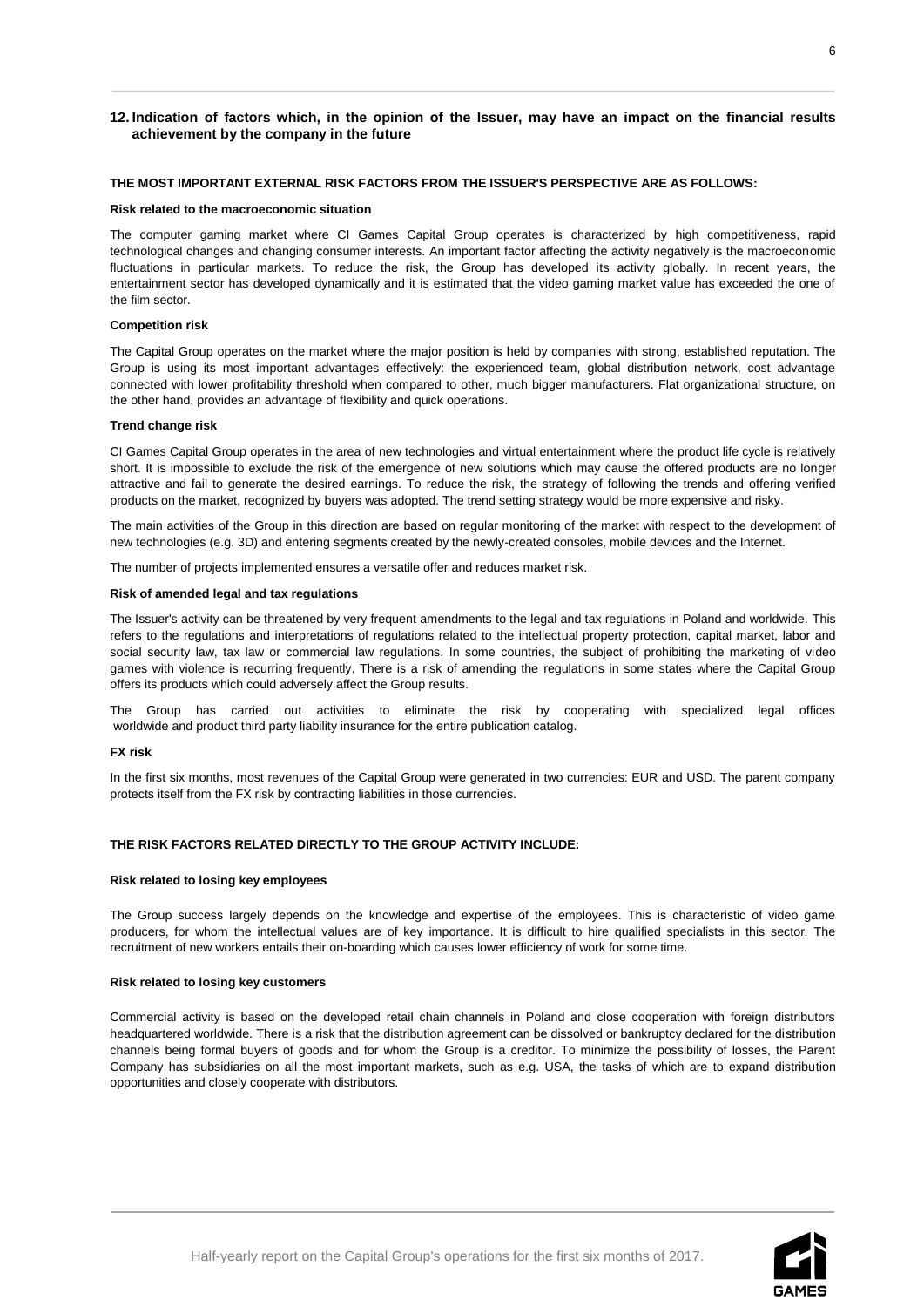#### **Supplier-related risk**

One of the supplier-related risk categories is the introduction of titles to specific console platforms and cooperation with their owners during their certification process. The failure to obtain a certificate and the likelihood of terminating publishing agreements for consoles are the two major risk components which actually exist and can affect the Capital Group's financial results. It should, however, be stressed that the Issuer makes effort to carry out and satisfy all the liabilities stemming from the agreements between those entities and the Issuer and their subsidiaries. Payments related to publishing console games form the main part of the trade payables of the Group in the reporting period and are made in due time.

#### **Risk related to the development plan implementation**

The growing costs of game production can cause increased demand for external financing. CI Games S.A. Parent Company is able to obtain capital from the financial sector if it becomes necessary to finance other projects.

#### **Risk related to the offered products**

The video gaming market is stimulated by expectations related to new products' release. There is a risk that some products will be finished later than planned. This can negatively affect the generated cash flows and financial result in particular periods.

The external factors likely to postpone the new release date are connected with the determination of time required to complete the game production process so as it meets quality requirements. Issuing a game not meeting high standards adopted by the Group could adversely affect the earnings from the sales of a specific product, but also impair its image.

An external factor likely to affect the decision to postpone the release is the market situation as it is an important aspect of the decision-making process to issue the game when the competition of other products is the lowest. Another important factor is the suppliers' delay to prepare the ordered game components on time.

Postponing the release date is frequently connected with a marketing aspect of a 'long-awaited game' which contributes to building the product's image.

Another aspect is the risk of making a claim concerning copyright to the games, their components, logos or registered names for particular products vis-a-vis some company belonging to the Capital Group. Especially the activity in the U.S. is exposed to such a risk due to the more stringent legislation. To avoid resulting losses, the Capital Group benefits from support of legal offices specializing in the intellectual property protection and registers the trademarks for its products. Making such an application to protect the trademarks in the entire European Union and other countries worldwide, it is necessary to verify its presence on particular markets and assess the risk of violating third party copyright.

## **Liquidity risk**

The Capital Group is exposed to high liquidity risk. To protect against the buyers' insolvency risk, their financial standing is analyzed and the receivables inflow is constantly monitored. The parent company is able to obtain financial resources in the form of a bank debt or issue of financial instruments.

## **MARKET OPPORTUNITIES AND PROSPECTS**

The Company is currently working on another tactical game in the action game segment, in which the Company has so far achieved several big commercial successes. The team benefits from experience gained during works on "Sniper Ghost Warrior 3" and feedback from gamers and reviewers. Among other things, on this basis the Company has decided to change the open world of the game into large open missions in the new project. The project will be based on all the resources and know-how gained during works on "Sniper Ghost Warrior 3", including programming solutions concerning gameplay as well as game performance on particular hardware platforms.

From 2018, the Company is planning to make at least one release a year and is also planning to work on several projects at the same time. Depending on the project (case-by-case), the Company will work within its own team, outsource some tasks to its outsourcing partners or outsource its entire project to one external contractor.

The Company's game sales model in the coming years will be continued in relation to the mode of releasing games so far. At the same time, the power of digital distribution will grow, which should translate into increased margins and improved profitability of the projects.

The Company is pursuing a sales strategy that maximizes sales in digital sales channels, while maintaining presence in the traditional physical distribution model (boxed versions).

The Company also actively and on the long-term basis supports sales through effective management of the back catalog of all games of the Company.